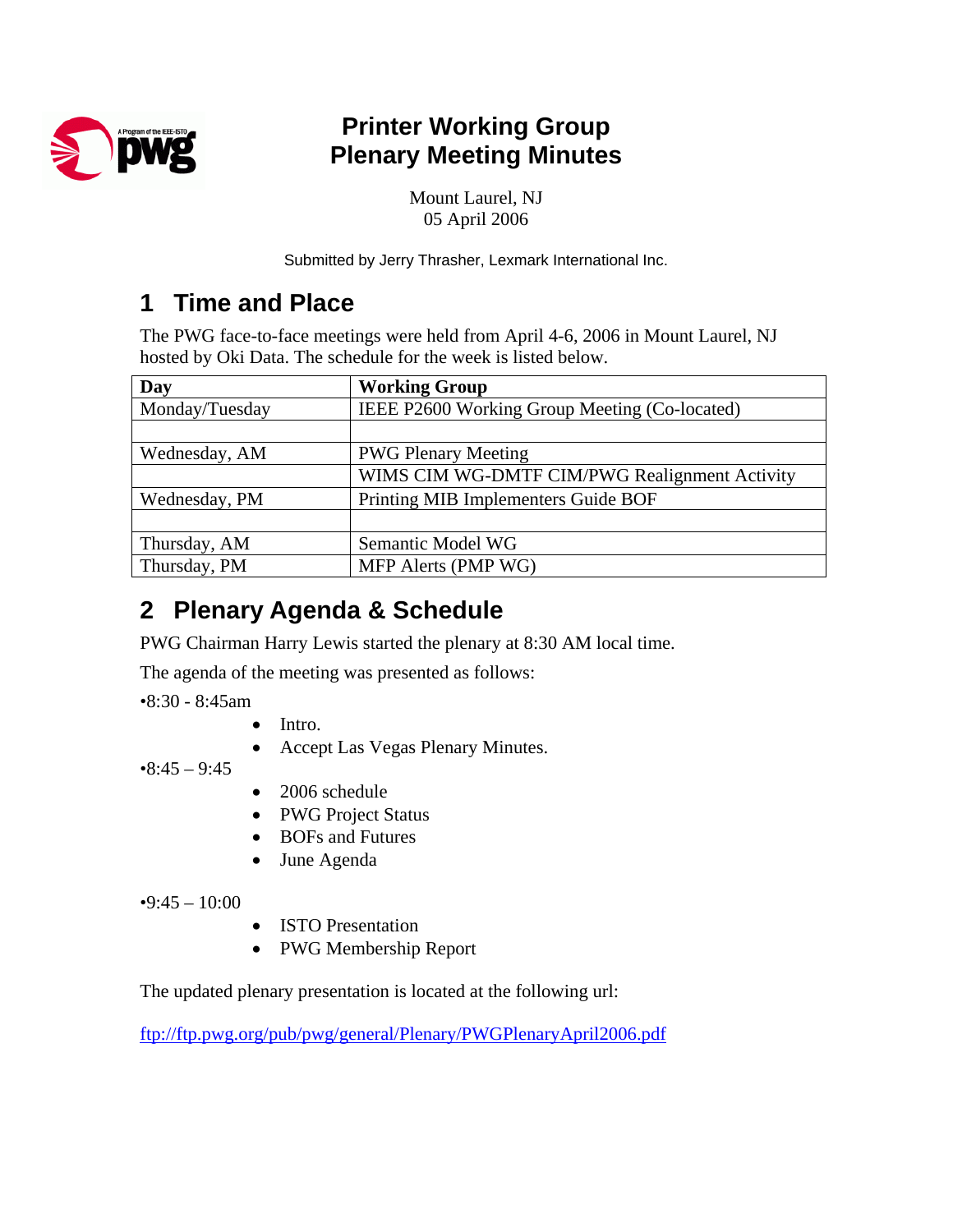| <b>Attendee</b>       | <b>Company</b>               | <b>Email Address</b>        |
|-----------------------|------------------------------|-----------------------------|
| <b>In Person</b>      |                              |                             |
| <b>Harry Lewis</b>    | <b>IBM Printing Systems</b>  | harryl@us.ibm.com           |
| <b>Lee Farrell</b>    | Canon Inc.                   | lee.farrell@cda.canon.com   |
| <b>Jerry Thrasher</b> | exmark International Inc.    | thrasher@lexmark.com        |
| <b>Ole Skov</b>       | MPI-Tech                     | osk@mpitech.com             |
| <b>Ron Bergman</b>    | Ricoh                        | ron.bergman@rpsa.ricoh.com  |
| <b>Craig Whittle</b>  | <b>Sharp Labs of America</b> | cwhittle@sharplabs.com      |
| <b>Brian Holden</b>   | <b>PMC-Sierra</b>            | brian_holden@pmc-sierra.com |
| <b>Nancy Chen</b>     | Oki Data                     | nchen@okidata.com           |
| Hirotaka Kubota       | <b>Sharp Labs of America</b> | hkubota@sharplabs.com       |
| <b>Kumaran Siva</b>   | <b>PMC-Sierra</b>            | kumaran@pmc-sierra.com      |
| Cindi Tiritilli       | <b>IEEE ISTO</b>             | cindy@ieee-isto.org         |
|                       |                              |                             |
| <b>Via Phone</b>      |                              |                             |
| <b>Ira MacDonald</b>  | High North Inc.              | imcdonald@sharplabs.com     |
| <b>Pete Zheler</b>    | <b>Xerox</b>                 | peter.zehler@xeroxlabs.com  |
| <b>Bill Wagner</b>    | TIC                          | wamwagner@comcast.net       |
|                       |                              |                             |

### **3 Plenary Meeting Attendees**

### **4 2006 Meeting Remaining Schedule**

Lee Farrell presented the remaining PWG meeting schedule for 2006. These dates currently align with proposed IEEE P2600 meeting.

| 2006 Proposed Schedule Plan   |                             |  |  |
|-------------------------------|-----------------------------|--|--|
| Week of                       | Location                    |  |  |
| June 21-22 (F2F)              | Portland/Vancouver (Sharp)  |  |  |
| September 7/8th (plenary only | Boulder, CO (IBM) tentative |  |  |
| teleconference half day)      |                             |  |  |
| October 25-26 (F2F)           | Lexington, KY (Lexmark)     |  |  |

## **5 Reports from Constituent Working Groups**

### *5.1 WIMS/DMTF CIM Mapping efforts*

Bill Wagner presented a brief overview and current status of the WIMS project as well as a preview of the WIMS/CIM effort. These slides are available at:

ftp://ftp.pwg.org/pub/pwg/general/presentations/WIMS\_APR\_20060405.pdf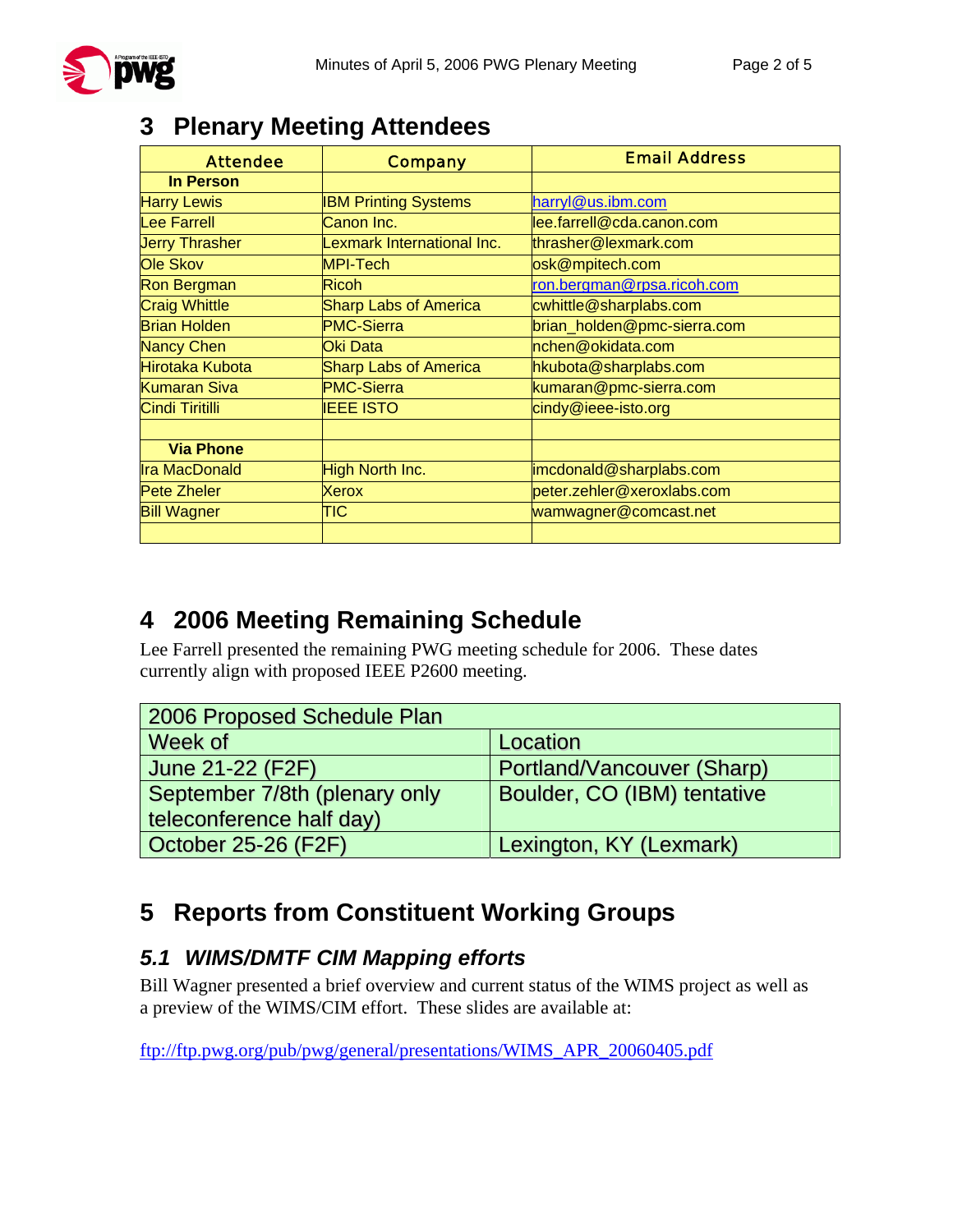

Highlights of the WIMS effort include:

- o The WIMS abstract protocol and schema files are currently in PWG Formal Approval Vote to become a PWG Candidate Standard.
- o The next working items that are going to be addressed in this WG will be a concrete transport protocol binding for this abstract protocol assuming the Formal Approval Vote passes.

**Action Item Members**: Reminder that the WIMS abstract protocol is currently in PWG Formal Approval vote and there are components of the schemas in this vote package that deal with MFP modeling.

### *5.2 Common Semantic Model – SM*

Pete gave a brief overview regarding the Common Semantic Model status and how the Counter Specification and associated schema, WIMS extensions, and other SM extensions from various sources should be integrated into the Semantic Model. The Semantic Model Group had a re-activation conference call that had very good participation. The next step is to evaluate the various opportunities/requests for Semantic Model extension and prioritize these efforts as well as work out a timeline for the SM extension/update effort.

Discussions on this work are held on the SM mailing list.

**Action Item:** Harry will contact the new participants in the SM extension effort (as well as those participating in the MIB Implementers Guide BOF) to gauge interest in joining the PWG.

### *5.3 MFP Alerts BOF – PMP*

Ron Bergman gave status of the MFP Alerts, there will be at least one presentation/proposal regarding alerts that are specific to MFPs and how they should be defined and modeled. Initial thoughts on this subject are centered on a MIB or MIB extension. There will also be discussion in the meeting on exactly what's the best way to proceed with this work, the scope of the work as well as the next steps towards making this effort a project of the PWG MIBs Project (PMP) working group.

#### *5.4 MIB Implementer's Guide BOF – PMP*

Ron gave an update on this BOF. Discussion still needs to be held regarding the scope of this implementer's guide, whether it includes all printer related MIBs or just the Printer MIB v2. Currently there have been no proposals for this BOF effort. There will be at least one presentation relating to need for this type of guide during the BOF's F2F agenda time.

# **6 BOFs, Futures, misc.**

Note: These items are maintained in the minutes as placeholders for possible future work items that had been discussed in previous plenary meetings but were not addressed during this meeting.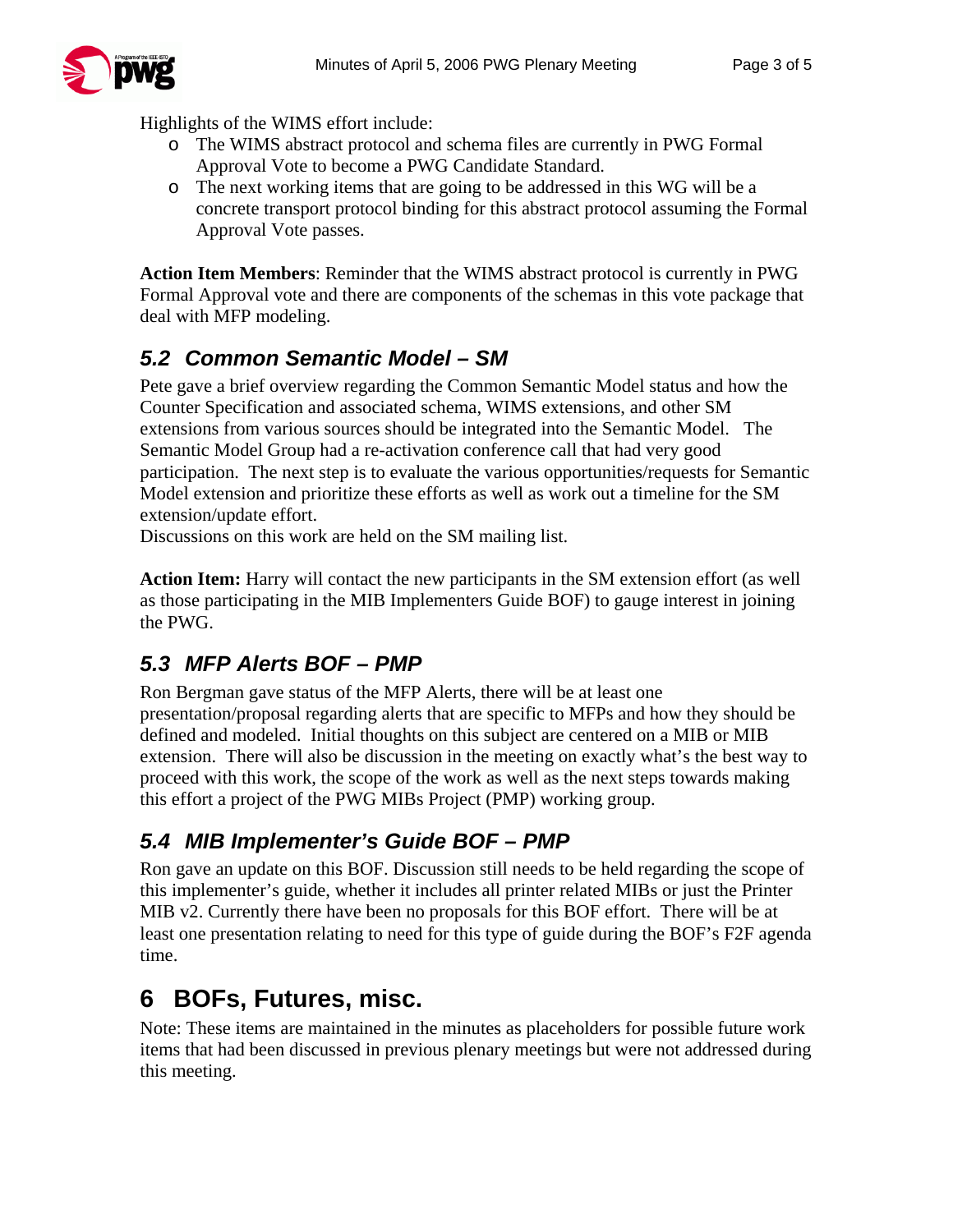

#### *6.1 Display Management BOF*

This BOF inactive and is still awaiting critical mass from an interest perspective.a

#### *6.2 WIMS-WSDM "Showcase"*

- *6.3 Industry "Sphere of Standards" study*
- *6.4 Linux, OSDL, FSG, relationship*
- *6.5 CIP4, UP3i, PODI relationship*
- *6.6 WIMS Interoperability Event*

### **7 Steering Committee Update**

No update given at this meeting

# **8 Next meeting (June) Day by Day Schedule**

The next F2F schedule will be issued as a result of a future Steering Committee conference call.

# **9 ISTO Presentation**

Cindy Tiritilli from the ISTO office gave a presentation relating to the PWG's current finances, a new accounting practice within the ISTO that is being implemented for the PWG, as well as the ISTO staff contacts. As part of this change in accounting practice, the PWG will now maintain a budget proposal for each calendar year. Those interested in the details of this budget and the current financial reports for the PWG can contact the PWG Chair.

The ISTO presentation is located at:

ftp://ftp.pwg.org/pub/pwg/general/presentations/PWGApril2006ISTO.pdf